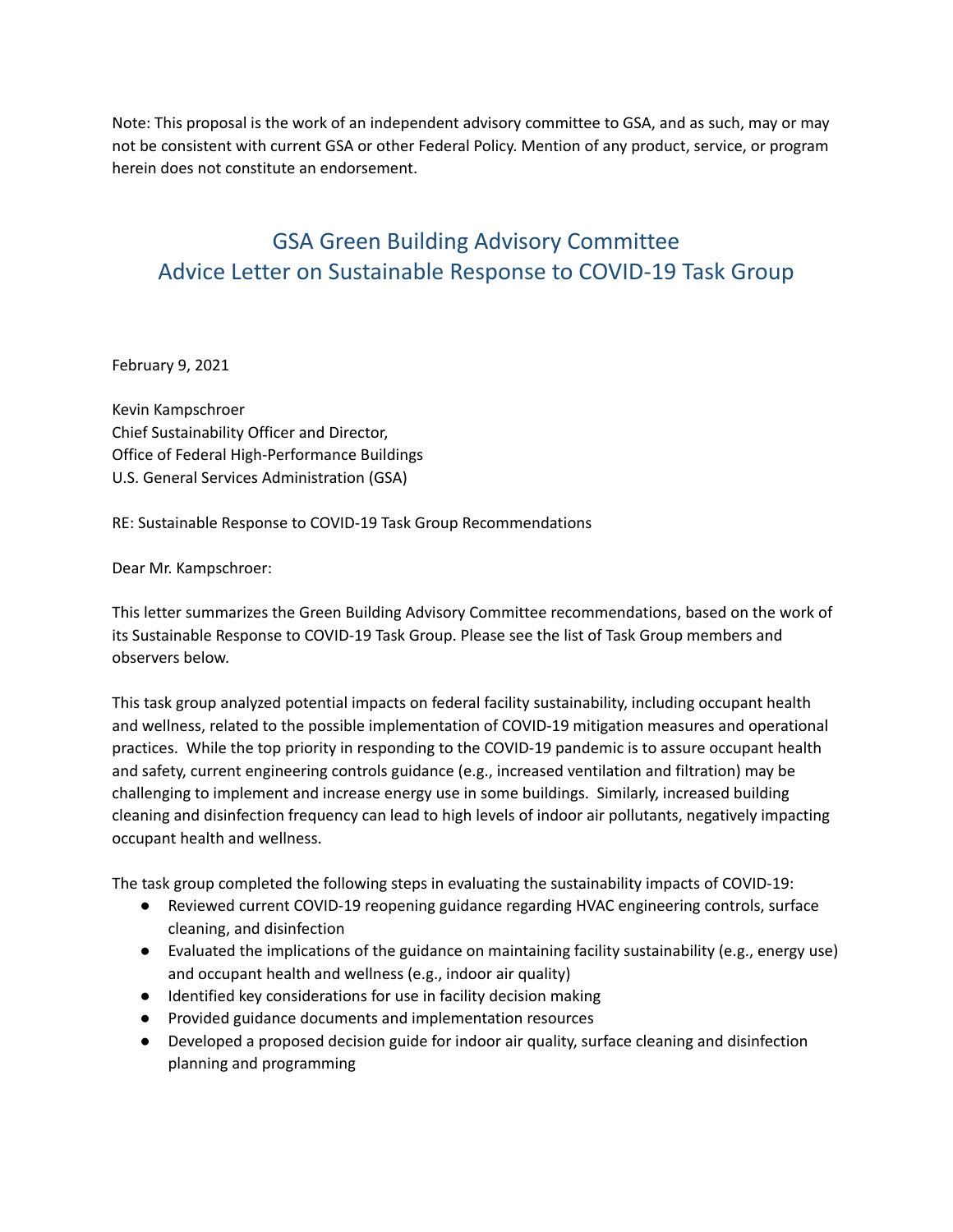The proposed decision guide builds on existing guidance with the intent of ensuring that such guidance is used in such a way as to enhance sustainability, efficiency and health while simultaneously confronting the acute threat of COVID-19. This guide is proposed to be provided as public information on GSA's SF Tool website and to be piloted at facilities where best practices and lessons learned can be collected and used to improve such guidance.

### **Task Group Approach**

 The task group developed a proposed decision guide (attached), which documents guidance, sustainability impacts, health and safety impacts, and other considerations for managing a sustainable response to COVID-19. The proposed decision guide also provides links to federal agency references and additional guidance and resources to evaluate and implement various interventions and improvements. The proposed decision guide is organized into two sections: Engineering Controls for Clean Air and Cleaning and Disinfection for Clean Surfaces.

The Clean Air section includes guidance, impacts, and considerations for the following areas:

- HVAC System Assessment
- Ventilation, Filtration, Air Cleaning
- Air Distribution
- System Operations
- Building Automation Systems
- System Environmental Monitoring
- Isolation Rooms
- Special Needs and High-Risk Populations.

 The Clean Surfaces section focuses on fomites and the indirect transmission of pathogens by touching a contaminated surface and then touching the face, nose, mouth, or eyes. The following surfaces are considered:

- ● Door Knobs, Pull Handles/Push Plates, Cabinetry Handles, Grab Bars, Handrails, Light Switches, Room Controls (thermostats, sensors)
- Seating (armrests, cushions, arm caps), Shared Countertops and Work Surfaces
- Flooring
- ● Personal Electronic Devices (smartphones, touchpads, computers and workstation peripherals, mouse, keyboard)

## **Proposed Decision Guide**

 The proposed decision guide is intended to be flexible to help with agency decisions during COVID and in the event of a future pandemic. The considerations are purposefully not in priority order. Each organization needs to evaluate its operational processes, develop appropriate policies and procedures, and make decisions based upon their facilities, the type of work being performing in them, identification of occupants of the space, and the interactions between users. Stakeholder collaboration using an integrated, multidisciplinary team approach is necessary for innovative, successful solutions. An evaluation of all operational functions include responding to "who, what, where, when, why, and how" and responses are used to develop policies and procedures that are supportive to the health and wellbeing of building occupants. The proposed decision guide considerations can be prioritized and organized based upon the desired outcomes.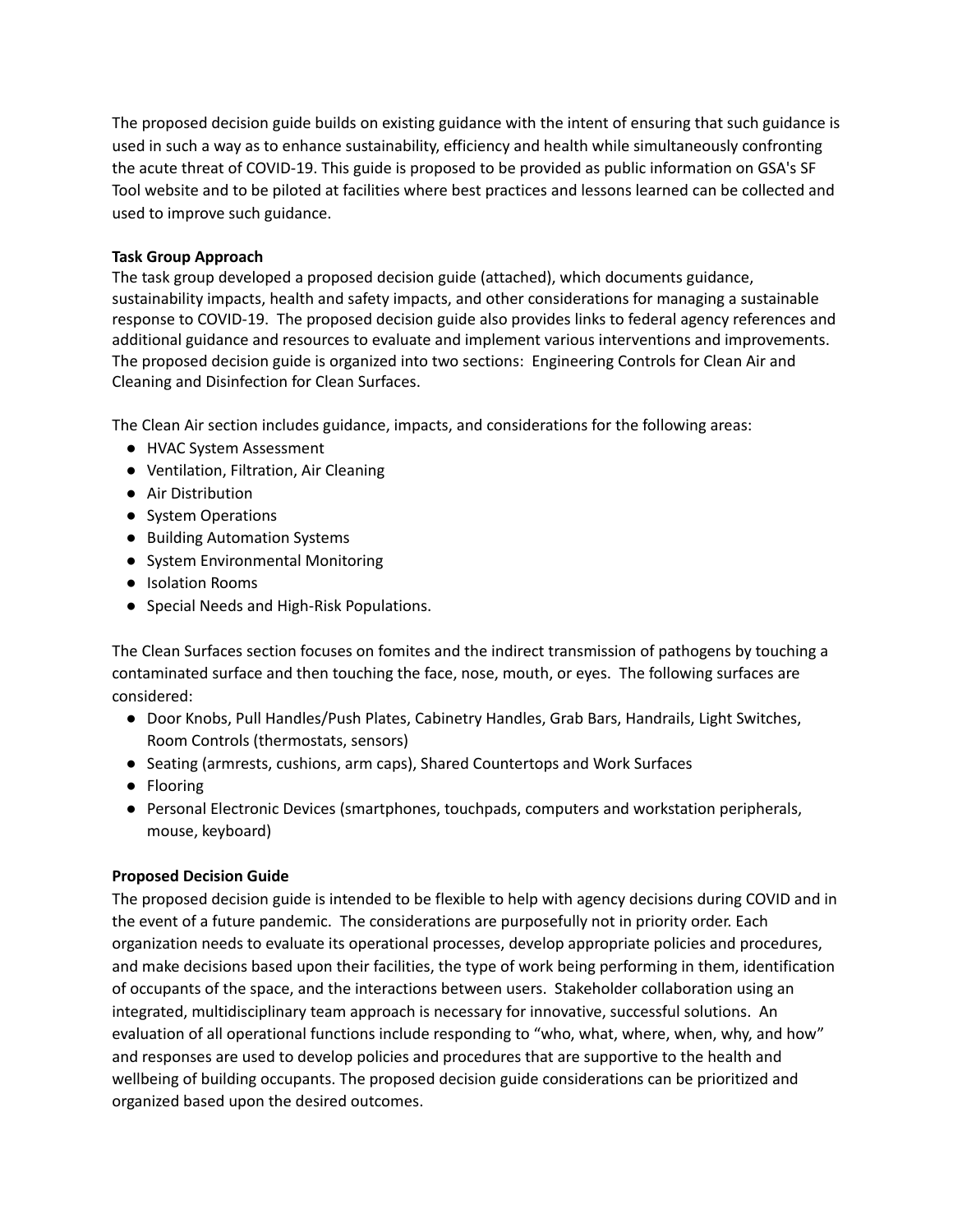The proposed decision guide is designed to be used by the following stakeholders.

- Federal facility directors and managers
- Federal facility engineering and operations staff
- Third-party contract HVAC and controls service providers
- In-house and third-party contracted cleaning staff
- Facility commissioning and test-and-balance contractors
- Indoor air quality and energy consultants and specialists
- **●** Architects and engineers involved in facility design, renovation, and retrofit

 Piloting the proposed design guide should be done in facilities with a diverse combination of characteristics, including facility type and location, facility users and interactions, and mechanical system configuration and age. An integrated, multidisciplinary team should be used to prioritize actions, using the proposed decision guide as a template.

 The integrated team should document the operational responses to "who, what, where, when, why, and how" for facility and user processes and review current cleaning and disinfection policies and procedures that correlate to all material selections within each space. The team should assess HVAC and control system condition and operating performance and evaluate potential product, material, system, and operational updates. Finally, the team should update policies, procedures, and specifications to address occupant health, wellness, safety, and sustainability.

#### **Key Task Group Findings**

- ● Information and research on the response to COVID-19 continue to evolve, requiring updates to guidance and recommendations.
- ● Proposed decision guidance is intended to help guide agency plans, decisions, and procedures in a pandemic recognizing that facilities are not uniform across all government buildings.
- ● COVID-19 recovery guidelines from federal agencies and other organizations are generic and may not apply directly to specific individual facilities.
- ● Flexibility is needed to respond to indoor pathogens and emergency health conditions while also focusing on long-term best practices.
- ● Engineering control measures taken to maintain clean air can significantly impact energy use depending on the building type and location, and a variety of alternative solutions should be considered based on individual facility characteristics and climate.
- ● Cleaning and disinfection practices need to be evaluated based on individual facility circumstances to balance the indirect transmission of a pathogen with overall occupant health and wellness.
- ● Stakeholder collaboration using an integrated, multidisciplinary team approach is essential to innovative, successful solutions.
- ● A top recommendation in response to COVID-19 is understanding and implementing strategies that support sustainability, climate change, and human health in buildings.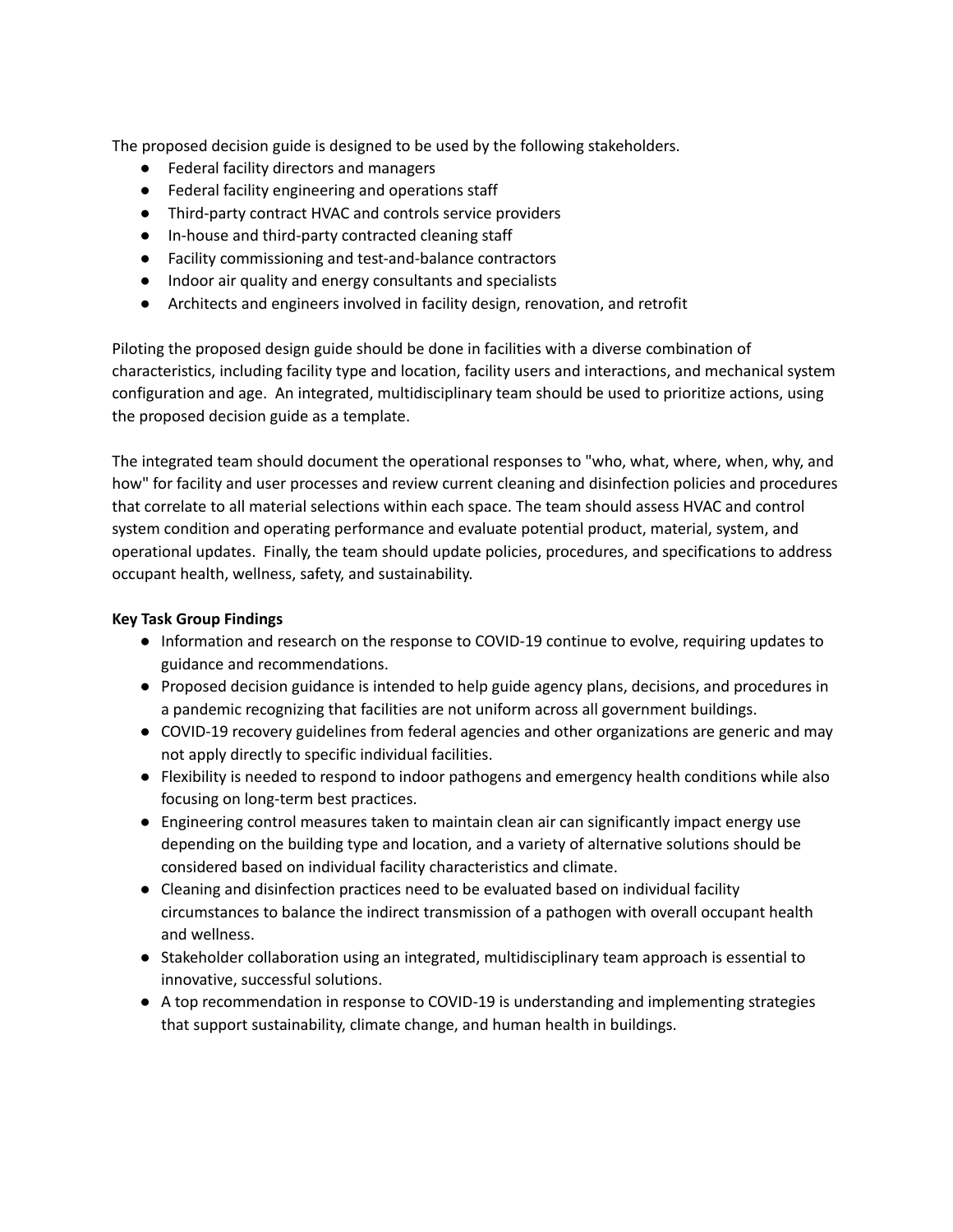#### **Key Task Group Recommendations**

- 1. Post the Proposed Decision Guide in an appropriate place on SFTool to be used as a resource.
- 2. Develop a plan to establish responsibility for the Proposed Decision Guide to periodically update content based on the new guidance, research, and experience.
- 3. Pilot the Proposed Decision Guide in several federal facilities and update as desired based on lessons learned and best practices for each pilot site.
- 4. Consider a second phase task group to leverage learnings to make recommendations for operating and designing new and renovated facilities that optimize health, wellness, and sustainability under current and future pandemic and emergency conditions.

 GSA is in a unique position to help federal facilities respond to the COVID-19 pandemic while still achieving sustainability objectives and providing a healthy, safe environment for occupants. We hope that this task group's work can help inform key federal stakeholders on the essential considerations in responding to the COVID-19 and future pandemics.

 Thank you for your careful consideration of this package and for the opportunity to recommend these essential policies to GSA. On behalf of the Green Building Advisory Committee, I respectfully submit these recommendations for your consideration.

Sincerely,

 Projjal Dutta, Chair Green Building Advisory Committee

 Fernando Aras, Co-Chair Sustainable Response to COVID-19 Task Group

 Clay Nesler, Co-Chair Sustainable Response to COVID-19 Task Group

#### **Task Group Members and Observers**

Task Group Members or Designees:

 Allison Ackerman, U.S. Department of Energy Reena Agarwal, Center for Active Design Fernando Arias, Clark Construction Group, Co-Chair Whitney Austin Gray, International WELL Building Institute Sara Karerat, Center for Active Design Clay Nesler, Johnson Controls, Co-Chair Andrew Persily, NIST Kent Peterson, P2S Inc. Jane Rohde, JSR Associates Nathan Stodola, International WELL Building Institute